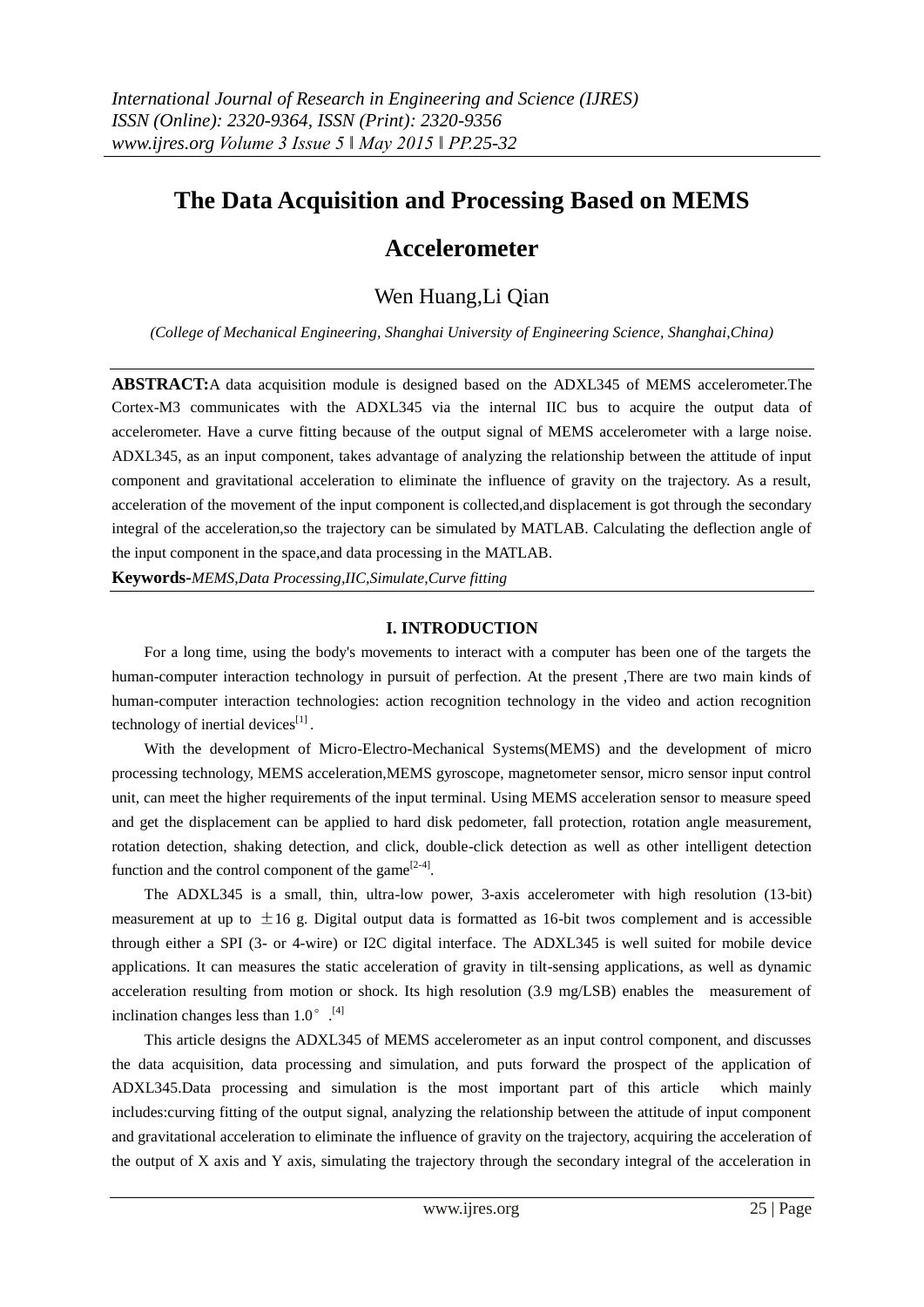the MATLAB environment. Analyzing the acceleration of X axis, Y axis and Z axis and calculating the deflection angle of the input component in the space.

### **II. THE DESIGN OF THE DATA ACQUISITION SYSTEM**

### 2.1 Hardware Design

The data acquisition unit of the hardware circuit is composed of a microprocessor module and an acceleration sensor module. The STM32F103ZE chip which is based on Cortex-M3 kernel is used as the microprocessor. Acceleration measurement module applies ADXL345 of MEMS accelerometer. The ADXL345 chip has an IIC interface, communicates with the IIC serial bus of microprocessor. The sensor data can be acquired through the IIC serial bus interface  $5-6$ .

The hardware circuit is shown in Figure-1; STM32F103ZE chip is used as the data-processing systems and ADXL345 is used as input component. The SDA and SCL interface link STM32F103ZE with ADXL345 through the IIC serial bus.





STM32F103ZE microprocessor communicates with personal computer through serial port USART. STM32F103ZE read the data of ADXL345 registers DATAX, DATAY, DATAZ (register address:0X32 - 0X37) and communicate with the personal computer through USART to save the X-axis, Y-axis, Z-axis acceleration data.

### 2.2 Software Design

The whole development system can be programmed in two software tool; The programming software of STM32F103ZE chip is MDK Keil4 and the data receiving software is Serial Debugging Assistant. Programming in the MDK environment and generated .HEX file. Downloading the .HEX file to the STM32F103ZE chip through J-Link. When receiving the acceleration ,the environment could be set as 38400 baud rate, serial number COM, 8 data bits,no parity, and 1 stop bit. After the Assistant print out the DATAX, DATAY, DATAZ register data of ADXL345,serial communication succeeds. As shown in the Figure-2, the software realization process.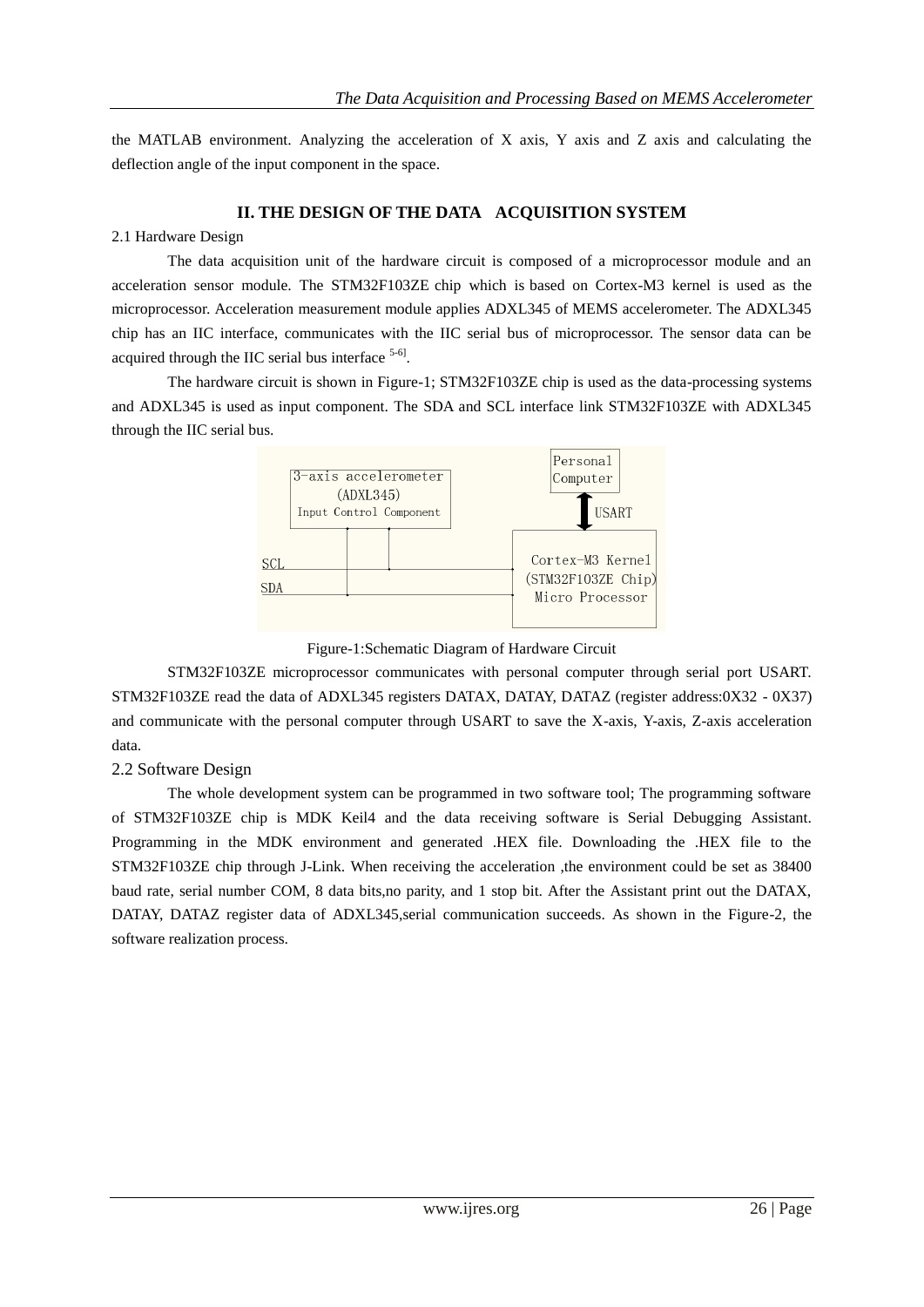

Figure-2:The Software Realization Process

In the initialization process of ADXL345:

Reading the ADXL345 device address, setting the ID 0xE5 because the DEVID register holds a fixed device ID code of 0xE5 (345 octal), Not self-check, low level output terminal, 13 for full resolution to range 16g. The data output rate of 100Hz and link enable, measurement mode interrupt enable. X, Y axis offset calibration is 0x00. The Z axis offset calibration is 0xF9 according to the measured data.

The DATA\_FORMAT register (Address 0x31) controls the format of the data. It is recommended that a multiple-byte read of all registers be performed to prevent a change in data between reads of sequential registers. Reconstruct the data after acquiring the acceleration it from the data register. DATAX0 is the low byte register of the X-axis acceleration and DATAX1 is the high byte register. DATAY0 is the low byte register of the Y-axis acceleration, high byte register is DATAY1. DATAZ0 is the low byte register of the Z-axis acceleration, high byte register is DATAZ1. ADXL345 uses binary data format and under the 13 bit mode, 1LSB is on behalf of 3.9mg. So the X-axis acceleration can be calculated as:

$$
a_x = XTemp = DATAX \times 3.9mg \tag{1}
$$

In the formula,  $a_x$  is the measurement acceleration; The calculation of  $a_y$ ,  $a_z$  are similar to the process of

calculating the  $a_x$ .

#### **III. THE DATA PROCESSING**

The input component slowly rotated around the X axis a circle and then rotated around the Y axis in three-dimensional space. The data output shows as Figure-3;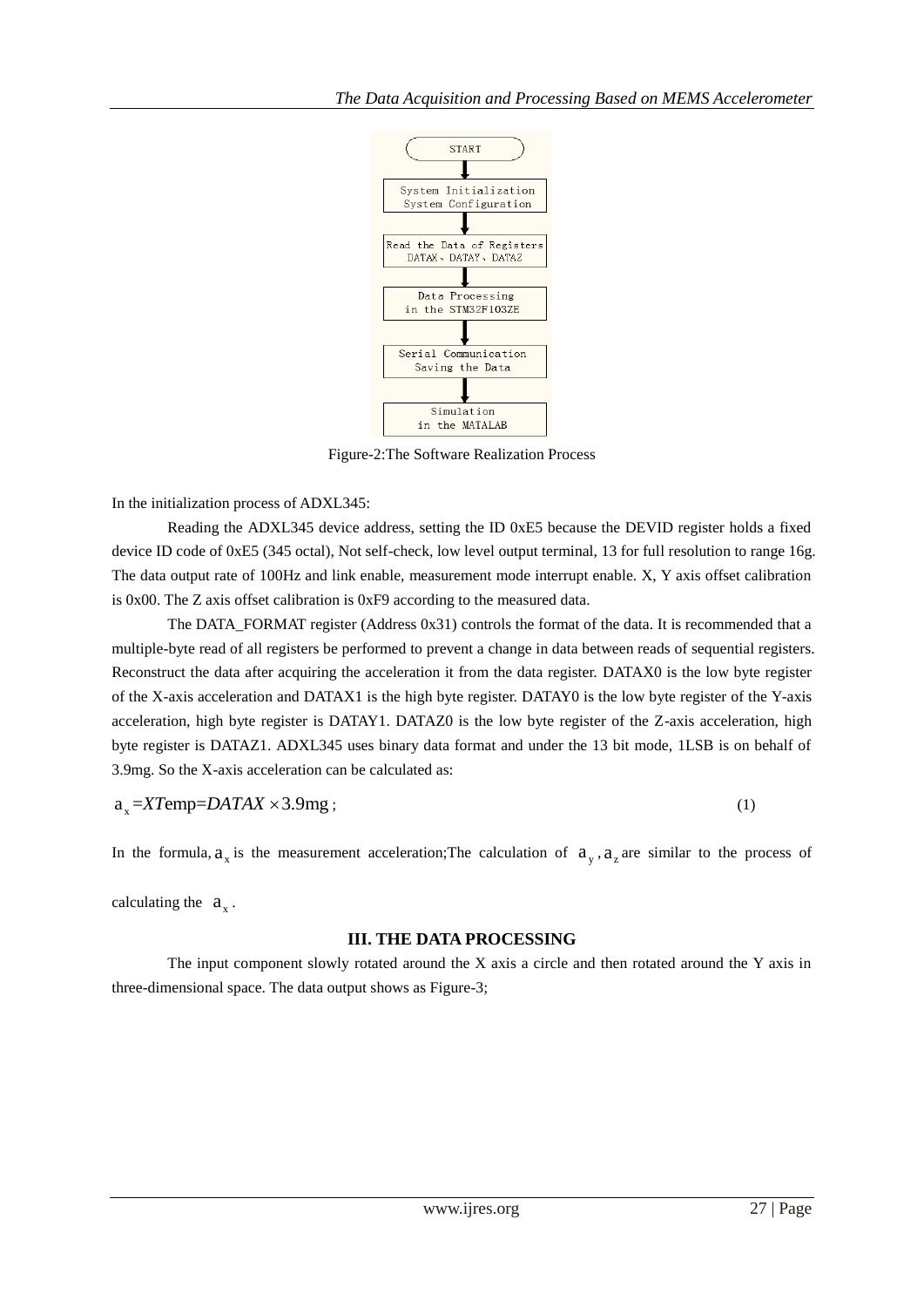

Figure-3:The Acquiring Original Data

#### 3.1 Curve Fitting

The basic idea of curve fitting constructs the polynomial function and approaching the measurement data( $x_i$ ,  $y_i$ )(i=1,2,3……).<sup>[7]</sup>Constructing a polynomial function:

$$
f(x) = a_1 x^n + a_2 x^{n-1} + \dots + a_n x + a_{n+1}
$$
 (2)

For measuring a set of metrical data y, obtain an expression  $f(x)$  which reflects the relationship with

the measurement value y, then reach the minimum value E.  
\n
$$
E = \min \sum_{i=1}^{n} |y_i - f(x_i)|^2 = \sum_{i=0}^{n} (y_i - a_i x^{n-i})^2
$$
\n(3)

E equals to the smallest valve of the square of the measurement value minus the polynomial function of curve fitting .

The above function fitting problem can be regarded as the extreme valve problem of multivariate function, therefore, solves the Equation:

$$
\frac{dE}{da_n} = 0; (N = 0, 1, 2, \dots \tag{4}
$$

It could get n+1 linear equations consisted of equation.

$$
\sum_{i=0}^{n} a_i \sum_{j=0}^{m} x^j = \sum_{i=0}^{n} y_i x_i^n
$$
 (5)

It is Known that acquiring the output data of X-acceleration, Y-acceleration, Z-acceleration is discrete points. Obtaining an analytic function  $y=f(x)$  according to the collected data.  $f(x)$  can keep the

 $X_{out}$ ,  $Y_{out}$ ,  $Z_{out}$  get close to the curve fitting of Fx, Fy, Fz as far as possible. [Least square method](http://ct.dict-client.iciba.com/2013-01-22/?action=client&word=%E6%9C%80%E5%B0%8F%E4%BA%8C%E4%B9%98%E6%B3%95&dictlist=201,2,1,101,6,104,7,105,5,103,203,202,8,9,204,205,10,11,3,4,&zyid=&hyzonghe_tag=0&nav_status=1&type=0&authkey=3f506a47c84d6f1d30b3f844fbcc63a7&uuid=1B71158C20F283F4F12F9F18A597F60C&v=2014.05.16.044&tip_show=2,1,3,4,5,6,&fontsize=0&channel=1.00###) is the most commonly used method of Curve fitting and the fitting results can make mini the square deviation. It is to find the optimum Fx: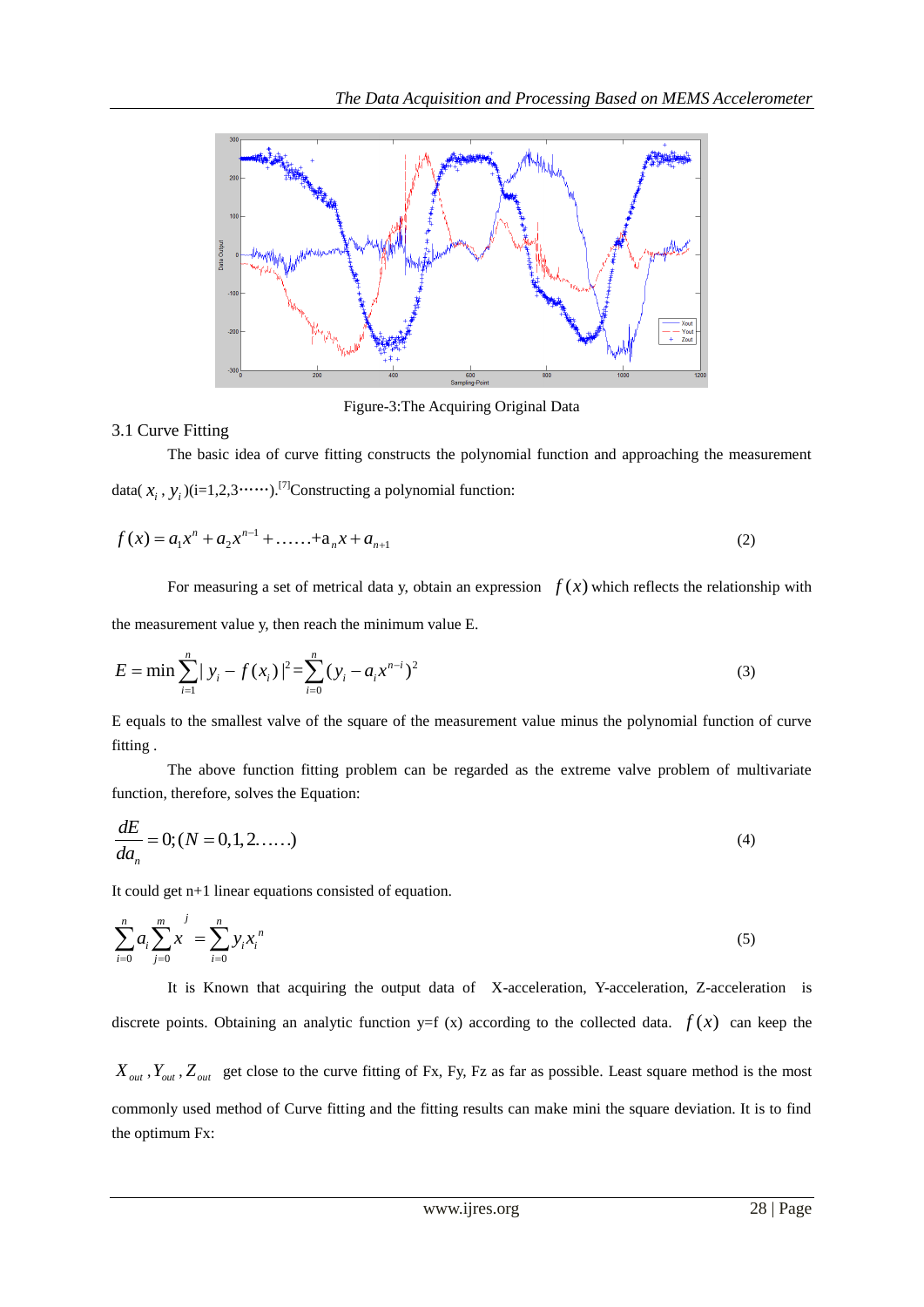$$
\min \sum_{i=1}^{n} |Fx - Xout|^{2} \tag{6}
$$

Similarly, Fy, Fz abide by the same principle. Obtain the Curve fitting of X-axis, Y-axis, Z-axis output from the above principle solution.Get each of them is shown in Table 1.

|                            | Polynomial of n Degree |
|----------------------------|------------------------|
|                            | (the valve of n)       |
| $F_{\scriptscriptstyle x}$ | 55                     |
| $F_{\rm v}$                | 55                     |
| $\,F$<br>Z                 | 71                     |

Table 1. The Polynomial of n Degree of  $F_x$ ,  $F_y$ ,  $F_z$ 

According to this method, getting the optimal curve fitting and simulating in the MATLAB. The curve fitting is Shown as Figure-5.



Figure-4:The Simulation of the Curve Fitting

#### 3.2 Space Angle Conversion

In the three-dimensional space,measuring the acceleration of each axis which contains acceleration of component gravity and motion acceleration, therefore, it cannot be directly calculated the displacement by the measured acceleration valve. The MEMS accelerometer measurement value is relative to the carrier coordinates, when the input component is not in the horizontal coordinates, it creates a acceleration of component gravity in the X-axis, Y-axis, Z-axis. Three axis in the space coordinates system project on the horizontal plane and get the horizontal value of acceleration. In horizontal plane, remove the gravitational acceleration (Z axis) to get the horizontal acceleration of motion for calculating displacement.The relationship between horizontal coordinate system and space is showed as Figure-5.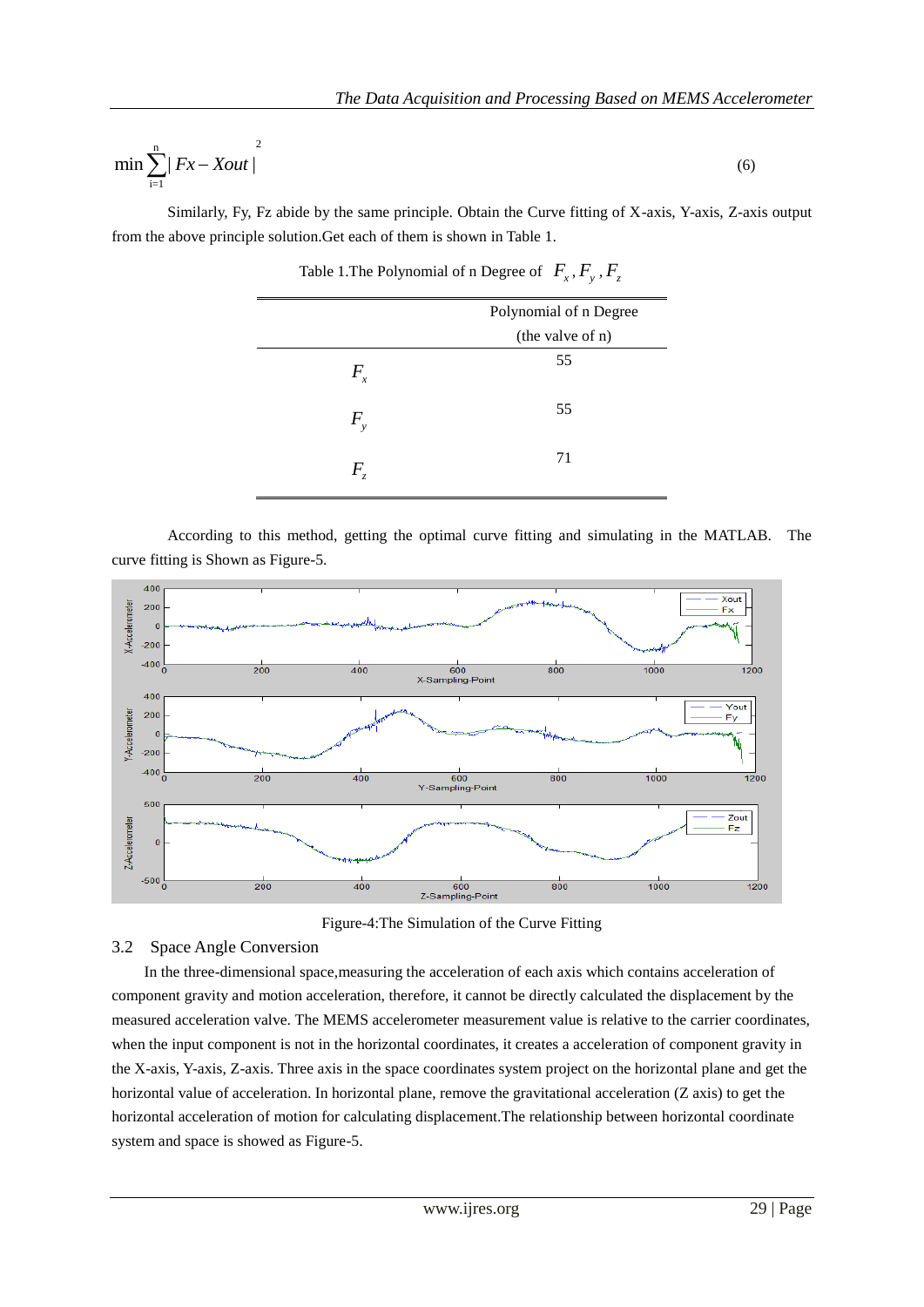

Figure-5:The Relationship Between Horizontal Coordinate System and Space

According to the measured MEMS values of accelerometers, calculate the attitude of input control terminal. The calculated angle  $\theta$ ,  $\gamma$ ,  $\psi$  (Ignoring the effect of acceleration): (The angel  $\theta$ ,  $\gamma$ ,  $\psi$  show in Figure-5)

$$
\theta = \frac{XT\text{emp}}{\sqrt{YT\text{emp}^2 + ZT\text{emp}^2}}\tag{7}
$$

$$
\gamma = \frac{YT \text{emp}}{\sqrt{XT \text{emp}^2 + ZT \text{emp}^2}}
$$
\n(8)

$$
\psi = \frac{ZT\text{emp}}{\sqrt{XT\text{emp}^2 + YT\text{emp}^2}}
$$
\n(9)

MEMS accelerator coordinate transform between vector coordinates and horizontal coordinates:  
\n
$$
C_b^n = \begin{pmatrix}\n\cos \gamma & \sin \gamma \cdot \sin \theta & -\cos \theta \cdot \sin \gamma \\
0 & \cos \theta & \sin \theta \\
\sin \gamma & -\cos \gamma \cdot \sin \theta & \cos \theta \cdot \cos \gamma\n\end{pmatrix}
$$
\n(10)

It can calculate the acceleration according to the projection transformation matrix in the horizontal coordinate system.so as to eliminate the influence of acceleration of gravity acceleration in horizontal coordinate,

the calculation formula is as follows:  
\n
$$
a_{nx} = a_x \bullet \cos \gamma + a_y \bullet \sin \gamma \bullet \sin \theta - a_z \bullet \sin \gamma \bullet \cos \theta
$$
\n(11)

$$
a_{ny} = a_y \bullet \cos \theta + a_z \bullet \sin \theta \tag{12}
$$

$$
a_{nz} = a_x \bullet \sin \gamma - a_y \bullet \sin \theta \bullet \cos \gamma + a_z \bullet \cos \theta \bullet \cos \gamma
$$
 (13)

In the formula:  $a_{mx}$ ,  $a_{ny}$ ,  $a_{nz}$  is the accelerated speed of X-axis,Y-axis,Z-axis.

#### 3.3 Motion Trajectory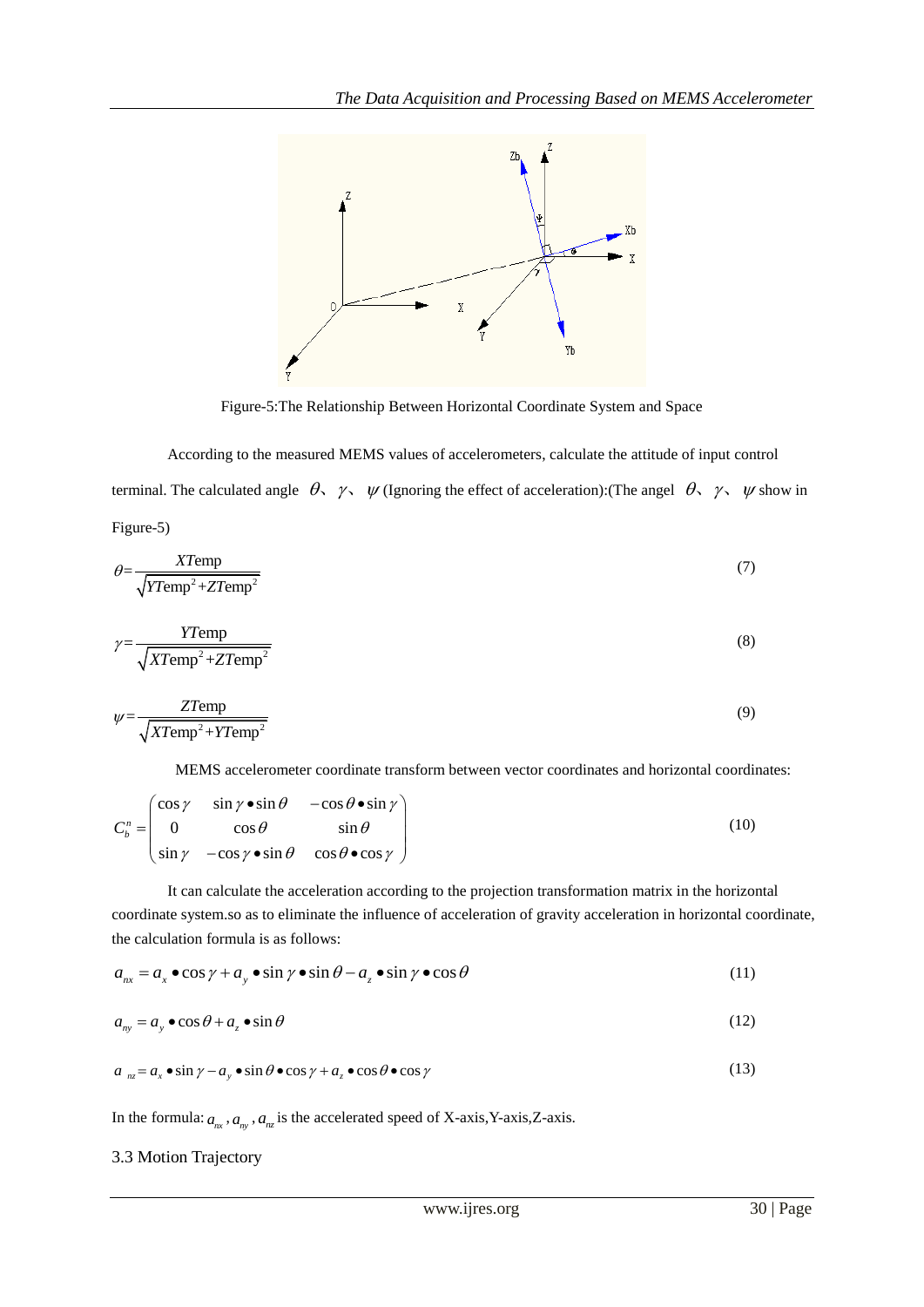Based on the principle of mathematical physics, motion displacement can be calculated by the double integral of accelerated speed. Regarding an output component as gravity acceleration, have the accelerated speed double integral to track and accumulate space trajectory.Calculate the displacement by double integrating the processing data of acceleration.

Firstly,integrating the valve could get the move speed,the formula is:

$$
V_m(t) = \int a_m(t)dt = \sum_{i=1}^N a_{mi}(t) \bullet \Delta t \tag{14}
$$

Secondly,double integrating the valve could get the trajectory,the formula is:

$$
S_m(t) = \int V_m(t)dt = \sum_{i=1}^N V_{mi}(t) \bullet \Delta t \tag{15}
$$

In the formula,  $V_m(t)$  is the move speed.  $a_m(t)$ ,  $a_{mi}(t)$  is the acquisition of the processed data.  $S_m(t)$  is the distance of the input component moved.

Using the X-acceleration valve and Y-acceleration valve, double integrating ,then simulate the trajectory in MATLAB. It gives us the Figure-6.The trajectory in the picture is similar with the path of input component.



Figure-6:The Motion Trajectory of the Input Component

#### **IV. CONCLUSION**

The STM32F103ZE chip which is based on Cortex-M3 core can acquire the ADXL345 data of MEMS accelerometer . This article simulate the output data of ADXL345 to get the trajectory of the input component in MATLAB. It also analyzes the relationship between the output data and the acceleration of gravity,which can get control devices attitude.The input control terminal can be used to optimize the current input control technology in 3-D game; It can be used in anti-human fall detection device, can obtain the real-time attitude of people.

#### **V. Acknowledgements**

Acknowledgement: This project is sponsored by Shanghai University of Engineering Science Innovation Fund for Graduate Students(14KY0123).

#### **References**

- [1] Wang Chong, Shi Yuxia,Lu Xiong. Human Motion Measuring Equipment Based on Acceleration Sensor[J]. Microcontrollers and Embedded Systems,2011,11(8):45-51.
- [2] HAN Ying-dang, LI Zheng. Data Acquisition and Pre-processing Based on MEMS Accelerometer[J]. Instrument Technique and Sensor,2015(2):16-19.
- [3] Li Boxun, Ning Wei. The Design of Three Axis Accelerometer Based on Three-Dimensional Mouse[J].computer CD Software and Applications, 2013(9):121-123.